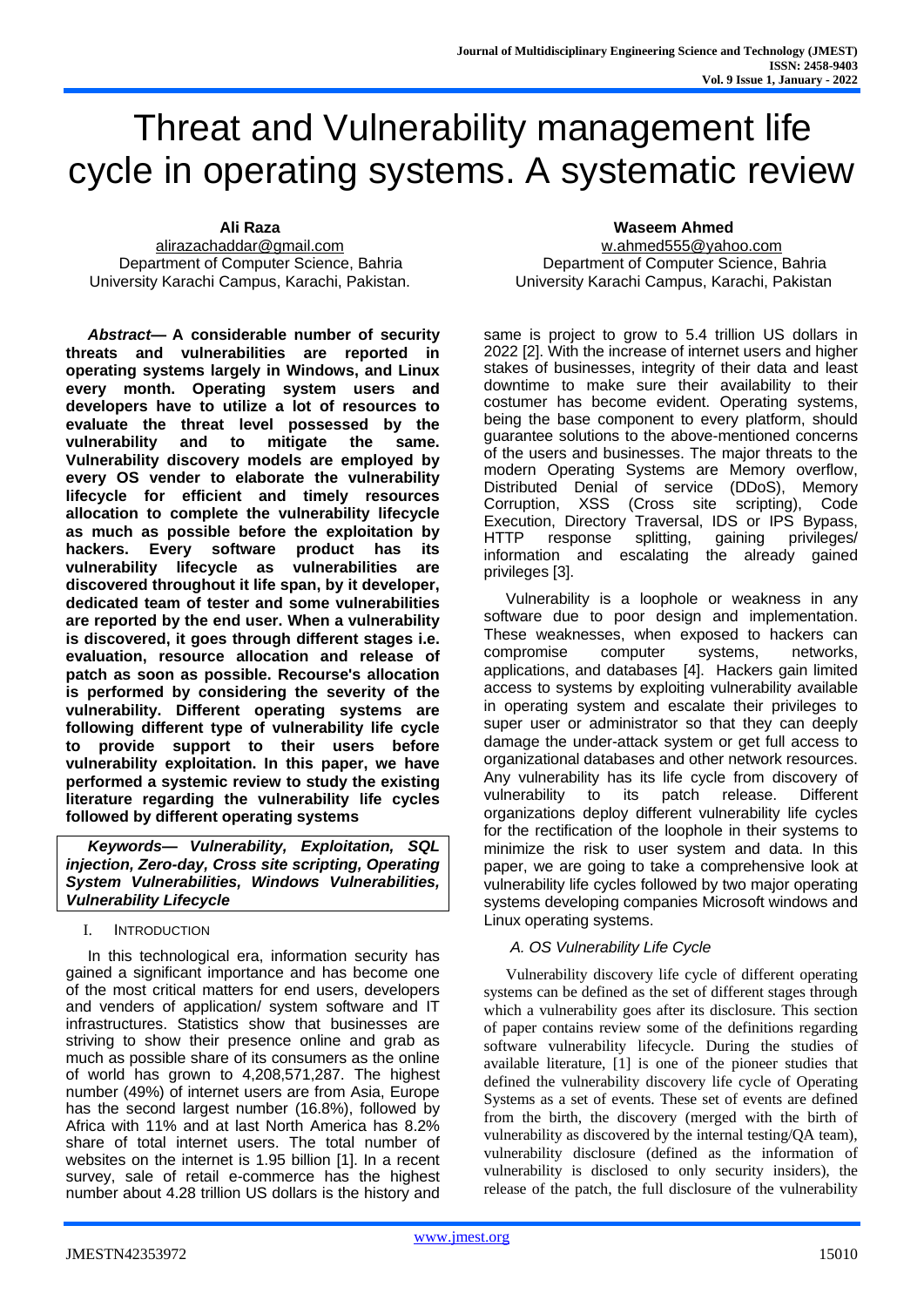(more global than in the case of the disclosure event), the exploit availability (the vulnerability can exploit by the hackers), and the death of the vulnerability. In [7] the vulnerability is defined as full discloser whereas patches release and testing are not the part of vulnerability lifecycle. However, it is assumed that vulnerability can only be exploited after its disclosure and same is available for exploit before the patch release. In [8], authors defined an additional term "the publicity event" which is described as the moment when the already disclosed vulnerability is known by a large population. Whereas this event is comparable to the full disclosure of vulnerability already defined in [1]. Some additional vulnerability lifecycle events are suggested in [6], the vulnerability rediscovery and largescale propagation of its information. Furthermore, exploit event cover concept discovery, successful attack event and automation of exploit to enlarge its effect to large number of victims whereas the "patch management is covers patch release and its complete release to the end users.



The vulnerability life cycle can be seen in fig 1.

## II. LITERATURE REVIEW

During review of present literature, vulnerability exposure lifecycle events discussed in previous section are classified, 308 vulnerabilities are analyzed in [6] and focused on vulnerability exposure on attack process. Whereas an economical model was proposed after analyzing the statistics of 308 vulnerabilities to evaluate the number of attacks per host and per day. As set 240 vulnerabilities are studies in [7], the vulnerability lifecycle of these 240 vulnerabilities was completed. Firstly, each vulnerability lifecycle was classified into Zero-day attack or potential risk category, these vulnerabilities exposed and available for exploitation and the patch was not released yet. Secondly, a metric was assessed for each of these vulnerabilities, considering eight attributes such as the age of the vulnerability, the potential risk involved and the exploit existence. The results shown by this economical matrix highlighted that there a lack of patches for Microsoft vulnerabilities.

14326 number of vulnerabilities from different databases was investigated in [7], the work focused on the characterization of the probability distribution of time interval between availability of vulnerability exploit with release of patch with relevance to vulnerability disclosure. Furthermore, no specific characteristics and attributes of these vulnerabilities were discussed in this study, but the author focused on defining zero-day patch metric in this work. This zero-day patch matric also measures the proportion of vulnerabilities for which the patch and the vulnerability are disclosed at the same time [8].

During the review of available literature, It is noted that a number of researchers focused on the security and vulnerability life cycle impacts on systems. The one of the latest studies is [9], the authors used vulnerability and security incidents recorded from real computing systems deployed in different organizations. Furthermore, they grouped these incidents into nine categories and linked it to vulnerability classes. However, the analyses of these vulnerabilities are aimed to measure effective detection of tools used in experiments and are not connected to the vulnerability management life cycle. Some studies report the experimental analysis between vulnerability life cycle event and their connection with characteristics of the vulnerability. Same type of the work is done in [10], in this paper vulnerability characteristics are correlated and probable association with the reoccurrence of vulnerability life cycle events. Then they devised a model allowing the quantitative assessment of security measures considering a global set of vulnerabilities without distinguishing their specific attributes like type of operating system, severity of vulnerability. Moreover, the results presented in this paper evaluated the specific attributes in the analysis of time interval between the vulnerability life cycle events.

## III. METHODOLOGY

This systematic review was conducted by following the reporting checklist of the Preferred Reporting Items for Systematic Reviews and Meta-Analyses (PRISMA; [11]). A systematic review of research papers from IEEE explorer, Springer link and ACM Digital Library on "Threat and Vulnerability management life cycle in different operating systems" was performed to identify how scholars and security professionals in the field of Cyber Security proposed the techniques and method to safeguard different operating systems from the latest threats and attack from hackers.

Finally, complete content and organizational editing before formatting. Please take note of the following items when proofreading spelling and grammar:

## *A. Research Questions and Search String*

The purpose of this systematic review is to identify studies and research covering the ways to discover vulnerabilities and how these vulnerabilities are managed in different operating systems. In this systematic review, we included only two operating systems (Windows by Microsoft and Linux by Linus Torvalds). We only selected three literature databases (IEEE explorer, Springer link and ACM Digital Library) and the studies from 2010 to present are included in this review. We formulated the bellow search string to extract the related studies in our review and devised research questions, which satisfies our research topic. To conduct this research and study, we formulated the following research string*,*

## *("Full Text & Metadata": vulnerability lifecycle in different operating systems OR vulnerabilities in different operating systems OR vulnerabilities in windows operating system OR vulnerabilities in Linux operating system.)*

To select the relevant studies from the available literature, search with the help of the above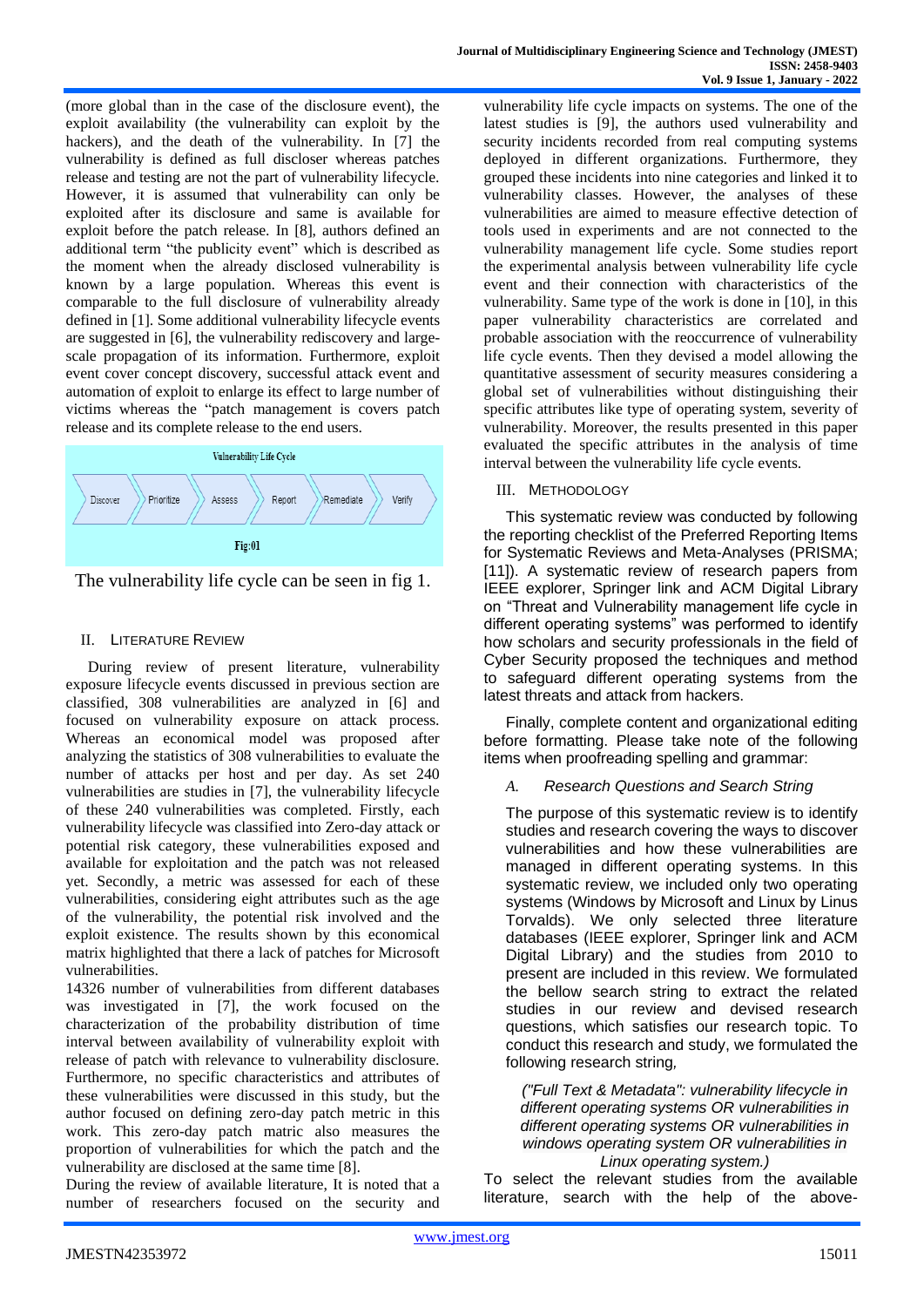mentioned search string, the following research questions are devised.

RQ1: What are the latest studies on vulnerability analysis in different operating systems?

RQ2: How operating system's vulnerabilities examined and discovered?

RQ3: What are the latest techniques and technologies to remediate these vulnerabilities?

RQ4: What are different stages in vulnerability lifecycle followed by different operating systems?

The period of publications was set from 2000 and 2022. The number of research articles in a specific literature database is tabulated in Table # 01 and in Fig:01.

| S. No         | Table:01<br><b>Database</b>   | <b>Number of</b><br><b>Studies</b> |
|---------------|-------------------------------|------------------------------------|
|               | <b>IEEE Explore</b>           | 203                                |
| $\mathcal{P}$ | Springer Link                 | 128                                |
| 3.            | <b>ACM Digital</b><br>Library | 73                                 |
|               | Total                         | 404                                |



Following inclusion and exclusion criteria was formulated for the selection of studies according to our research topic to carry a systematic review.

**Table 2.** The Inclusion and Exclusion Criteria.

| Code            | <b>Inclusion Criteria</b>                      |  |
|-----------------|------------------------------------------------|--|
| IC <sub>1</sub> | Papers discussing operating systems            |  |
|                 | vulnerabilities.                               |  |
| IC <sub>2</sub> | Papers suggesting vulnerability detection      |  |
|                 | techniques.                                    |  |
| IC <sub>3</sub> | Paper discussing vulnerabilities lifecycle and |  |
|                 | patch management.                              |  |
| IC4             | Paper should be between 2010-2021.             |  |
| IC <sub>5</sub> | Paper should be written in English             |  |
|                 | Language.                                      |  |
| Code            | <b>Exclusion Criteria</b>                      |  |
| EC <sub>1</sub> | Papers not addressing vulnerabilities in       |  |
|                 | operating systems.                             |  |
| EC <sub>2</sub> | Paper not addressing techniques to             |  |
|                 | vulnerabilities life cycle management.         |  |
| EC <sub>3</sub> | Paper addressing windows and Linux             |  |
|                 | vulnerabilities.                               |  |
| EC4             | Gray literature and book chapters.             |  |

## *B. Selection Criteria*

The search string was applied to three literature databases; IEEE Explore, Springer Link and ACM Digital Library and total 404 studies enlisted and exported to Excel worksheet for further analysis. This search was conducted in Jan 2022. The identified records of 404 studies were exported to an MS Excel in three different sheets for three databases for further analysis and applied inclusion and exclusion criteria on "Title", "Abstract" and "keywords" section of papers. A new column name "Inclusion and Exclusion (IN/EX Criteria)" markings, digit 0 appended to exclude the paper from review and 1 appended to include the paper in review. Following number of papers passed/ failed the inclusion and exclusion criteria.

## IV. THREAT AND VULNERABILITY MANAGEMENT

From the selected studies the finding regarding the vulnerabilities disclosure in today's operating systems along with its increasing tendency toward and severity reveal the serious security challenges and risks that effects the OS developers and users adversely. Security experts should not only consider the critical factors affecting system security as total number of vulnerabilities disclosed in a particular operating system, but the time it takes by the vender to release patches fixing disclosed vulnerabilities. The average days-of-risk (before the patch of disclosed vulnerability) for the studied operating systems differs from 83 days for Oracle Solaris up to 135 days for Red Hat [12].

Furthermore, it is matter of great concern that the venders of multiple operating systems does not issue patches according to the severity of vulnerability. The average days-of-risk for the most critical operating systems vulnerabilities remains higher (117 vs 100 days) then the less critical vulnerability. Patches covering the most critical vulnerabilities should be issues as early as possible and it should be make sure that all users using the respective operating systems version has installed these patches before the<br>vulnerability exploitations. The fact exposes vulnerability exploitations. The fact exposes deficiencies in the policies for developing security patches adopted by the operating systems vendors, as well as, in the vulnerability lifecycle management process they run [12].

Vulnerability statistics of over 26 years in different operating systems (Linux) products and versions were analyzed in [13]. The authors discussed two security enhancement (hardening and LSM) briefly and they studied various Linux vulnerabilities. They suggested that in securing the Linux operating systems we still have a long way to go. We need to implement advanced technologies or products to obtain the greater security furthermore we always keep probability of some new security issues. Therefore, it is essential to understand the existing vulnerabilities and the attack patterns to protect existing operating systems and provide more secure advanced services.